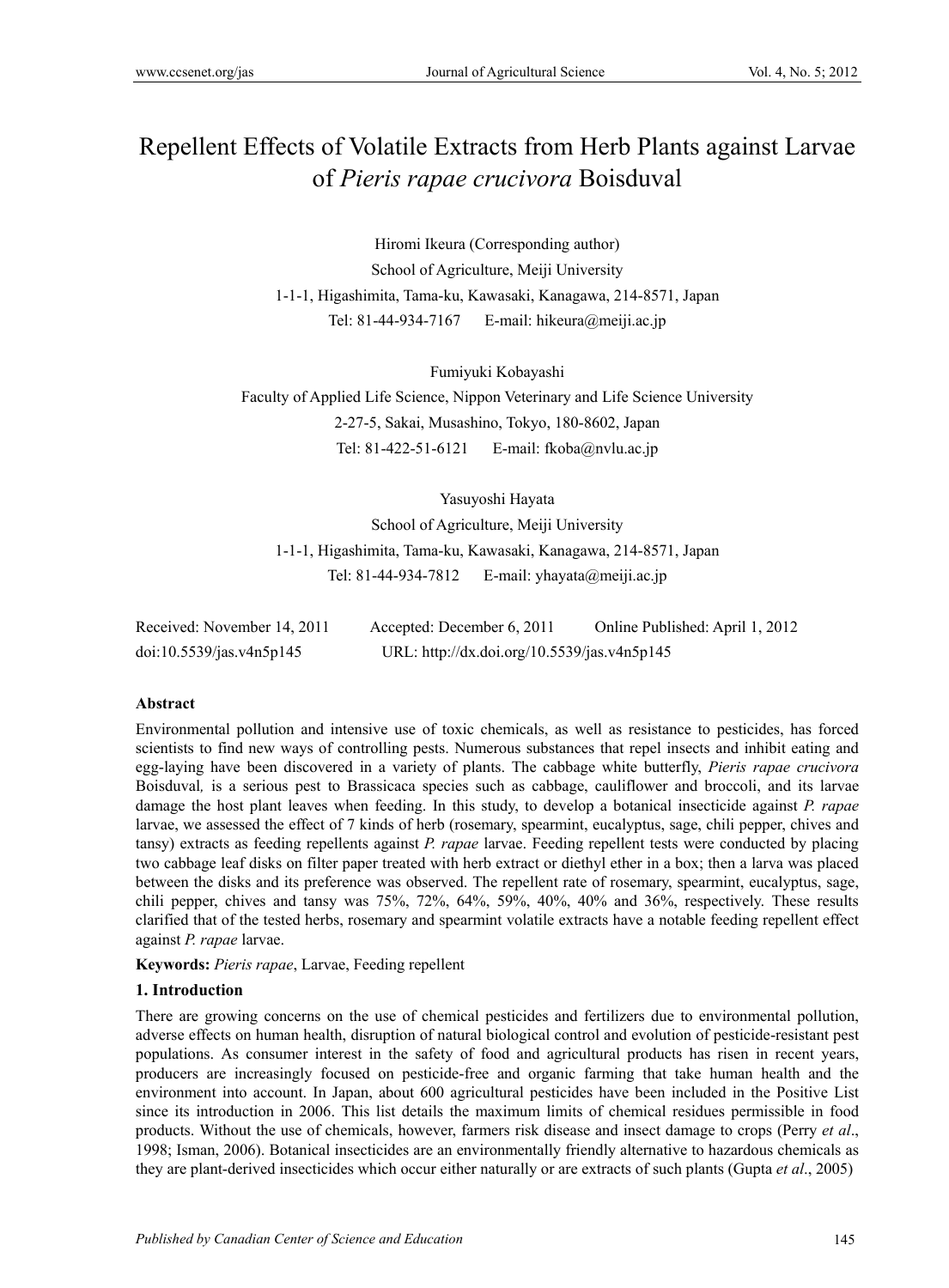Many plant species are known to possess insecticidal properties, and the compounds from these plants have a number of useful activities such as toxicity, repellency, feeding and oviposition deterrence and insect growth regulation (Sharma and Gupta, 2009). In mixed vegetation, odors released by some plants can mask the effect of odors released by other plants (Cromartie, 1975), thereby disorientating insects such that they spend less time on plants suitable for egg-laying and feeding (Lamb, 1989). The cabbage white butterfly, *Pieris rapae crucivora Boisduval,* is a serious pest of Brassicaceae plants such as cabbage, cauliflower and broccoli (Ikeura *et al*., 2010), and its larvae damage the host plant leaves when feeding (Verschaffelt, 1911).

Gao *et al*. (2004) showed that deoxypodophyllotoxin, indentified in *Juniperus Sabina* L., has insecticidal activity against *P. rapae* larvae. In addition, Zhong *et al*. (2006) showed that rhodojaponin-III isolated from *Rhododendron molle* G. Don flowers is an antifeedant, stomach poison, contact toxicant and growth inhibitor against *P. rapae*. However, the compounds indentified in their study were non-volatile. Only a few reports have been published on the feeding repellent effect of volatile extracts against *P. rapae* larvae. In this study, we investigated the feeding repellent effect of 7 kinds of herb extracts to develop a botanical insecticide against *P. rapae* larvae.

## **2. Materials and Methods**

This study was conducted at the laboratory and field of Meiji University from September 20th to December 20th 2007.

## *2.1 Plants*

The following 7 plants, well known by agriculturists and horticulturists, and common in the literature, were selected as the basis for herbal extracts: rosemary (*Rosmarinus officinalis* L.), spearmint (*Mentha spicata* L.), eucalyptus (*Eucalyptus globules* L.), chives (*Allium schoenoprasum* L.), sage (*Salvia officinale* L.), tansy (*Tanacetum rulgre* L.) and chili pepper (*Capsicum annuum* L.).

## *2.2 Insects*

Gravid female adults of *P. rapae crucivora* Boisduval were collected from cabbage patches in Kawasaki city. They were released in a cage (1.6 m  $\times$  1.6 m  $\times$  1.8 m) made from white shading net in a greenhouse of Meiji University, fed an approximately 10% sucrose solution and were free to oviposit on potted cabbages. When eggs were laid, the cabbages were placed under a natural condition in the greenhouse until hatching. The hatched larvae, which were fed cabbage in a plastic case (10 cm  $\times$  20 cm  $\times$  7 cm), were reared at 25 °C under a 16L:8D regime until being at the fourth instar.

## *2.3 Herb Extraction*

Ten grams of fresh leaves were homogenized and mixed with 40 ml of diethyl ether at 4 °C for 4 h with a stirrer. Next, the sample was centrifuged at 12000 rpm at 4 °C for 20 min and filtered, and the filtrate was used as the herb extract.

## *2.4 Feeding Repellent Assay*

A feeding repellent assay was conducted on two cabbage leaf disks (3 cm  $\times$  3 cm) on filter paper (5 cm  $\times$  5 cm) treated with herb extract or diethyl ether in a box with dimensions of 20 cm  $\times$  15 cm  $\times$  8 cm. A larva was placed between the disks, and the filter paper chosen by the larva was noted. Thirty larvae were used for each treatment. The repellent rate is expressed as follows: number of larvae choosing treated paper / (number of larvae choosing treated paper + number of larvae choosing control paper)  $\times$ 100.

## **3. Results**

The repellent effect of each extract is shown in Fig. 2. Only rosemary (75%; chi-test,  $\chi^2$ =14.75, p<0.001) and spearmint (72%;  $\chi^2$ =11.36, p<0.001) extracts had a significant feeding repellent effect against the larvae.

## **4. Discussion**

Plants have wide action spectra, whereas a particular plant can affect insects though different mechanisms of action. In this study, rosemary and spearmint affected *P. rapae* larvae by inhibiting their feeding, suggesting the presence of feeding repellent compounds in the volatile extracts.

To date, there have been many studies on repellency and the insecticidal effects of herbs against pests (Dover, 1985; Jbilou, *et al*., 2006; Sharma and Gupta, 2009). Rosemary is known to have a repellent effect on various pests, and Hori (1998) and Sampson *et al*. (2005) reported that rosemary oil repelled the green peach aphid, *Myzus persica* and *Lipaphis pseudobrassicae*. Waliwitiya *et al*. (2009) assessed the essential oil of rosemary against larval stages of *Aedes aegypti* and found that the larvicidal activity of 5 terpenoids, pulegone, thymol,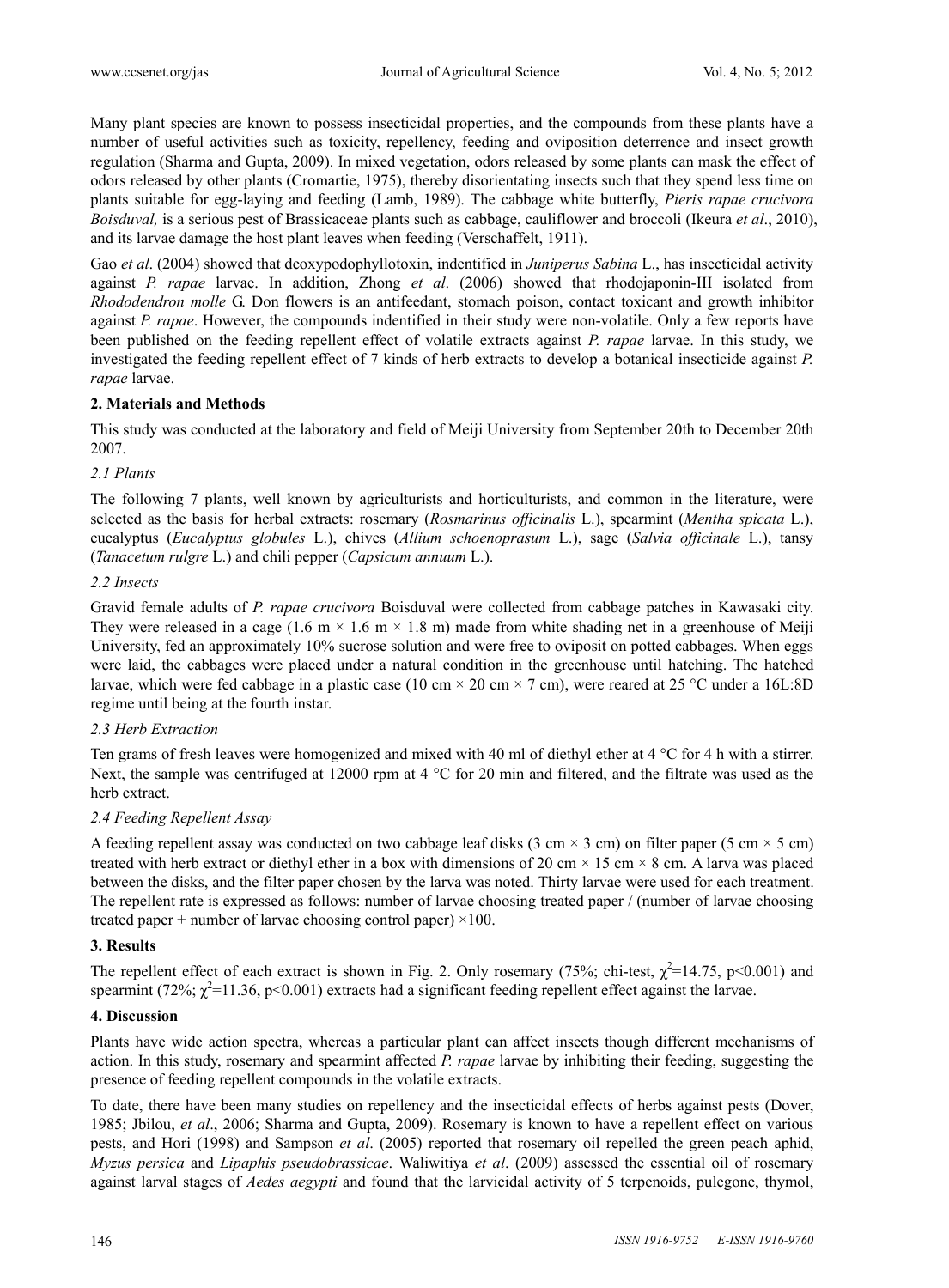eugenol, trans-anethole, and citronellal exhibited high larvicidal activity against *A. aegypti*. Dover (1985) reported that the alcohol extract of rosemary has a repellent effect on *P. brassicae*. Moreover, mint oil is known to repel various pests and insects (Sampson, *et al*., 2005; Abbaszadeh, *et al.*, 2009). However, there is no data on the antifeeding effects of rosemary on *P. rapae* larvae; nevertheless rosemary and spearmint are known to repel various pests.

*P. brassicae* belongs to the same family as *P. rapae* and avoids feeding on leaves treated with hyssop, rosemary, sage, thyme, white clover and eucalyptus (Dover, 1985; Sharma and Dupta, 2009). On the other hand, *P. rapae* larvae avoid feeding on the wild mustard, *Erysimum cheiranthoides* (Sachdev-Gupta *et al.*, 1993). Thus, *P.* spp. reject various plants, these repellents are soluble. The findings of the present study suggest that compounds from rosemary may be volatile due to extract high volatile organic solvent. Furthermore, it seems desirable to use rosemary for companion plants.

In the future, we need to identify the feeding repellent compounds in rosemary. In conclusion, volatile extracts of rosemary and spearmint have a strong feeding repellent effect on *P. rapae* larvae.

#### **References**

Abbaszadeh B.,Valadabadi S. A., Farahani A. & Darvishi H. H. (2009). Studying of essential oil variations in leaves Mentha speacies. *African Journal of Plant Science*, *3*, 217-221. http://dx.doi.org/10.1111/j.1570-7458.1985.tb03560.x

Dover J.W. (1985). The responses of some Lepidoptera to labiate herb and white extracts. *Entomologia Experimentalis et Applicata*, *39*, 177-182.

Gao R., Gao C., Tian X., Yu X., Di X., Xiao H. & Zhang X. (2004). Insecticidal activity of deoxypodophyllotoxin, isolated from *Juniperus sabina* L., and related lignans against larvae of *Pieris rapae* L. *Pest Management Science*, *60*, 1131-1136. http://dx.doi.org/10.1002/ps.922

Gupta S., Sharma A.K. & Sirohi A. (2005). Neem: A botanical pesticides. *Indian Farmers Digest*, *32*, 35-36.

Hori M. (1998). Repellency of rosemary oil against *Myzus persicae* in a labolatory and in a screenhouse. *Journal of Chemical Ecology*, *24*, 1425-1432. http://dx.doi.org/10.1023/A:1020947414051

Ikeura H., Kobayashi F. & Hayata Y. (2010). How do Piersi rapae search for Brassicaceae host plants?. *Biochemical Systematics and Ecology*, *38*, 1199-1203. http://dx.doi.org/10.1016/j.bse.2010.12.007

Isman M. B.(2006). Botanical insecticides, detterrents, and repellents in modern agriculture and an increasingly regulated world. *Annual Review of Entomology*, *51*, 45-66. http://dx.doi.org/10.1146/annurev.ento.51.110104.151146

Jbilou R., Ennabili A. & Sayah F. (2006). Insecticidal activity of four medicinal plant extracts against Tribolium castaneum (Herbst) (Coleoptera: Tenebrionidae). *African Journal of Biotechnology*, 5, 936-940

Perry A. S., Yamamoto I. Ishaaya I. & Perry R. Y. (1998). Insecticides in agriculture and environment: *Retrospects and Prospects*. Springer-Verlag, Berlin.

Sachdev-Gupta K., Radke C. D., Renwick J. A. A. & Dimock M. B. (1993). Cardenolides from *Erysimum cheiranthoides:* feeding deterrents to *Pieris rapae* larvae. *Journalof Chemical Ecology*, *19*, 1355-1369. http://dx.doi.org/10.1007/BF00984881

Sampson B. J., Tabanca N., Kirimer N., Demirci B., Baser K. H. C., Khan I. A., Spiers J. M. & Wedge D. E. (2005). Insecticidal activity of 23 essential oils and their major compounds against adult Lipaphis pseudobrassicae (Davis) (Aphididae: Homoptera). *Pest Management Science, 61*, 1122-1128. http://dx.doi.org/10.1002/ps.1100

Sharma A. & Gupta R. (2009). Biological activity of some plant extracts against *Pieris brassicae* (Linn.). *Journal of Biopesticide*, *2*, 26-31.

Verschaffelt Ed. (1911). The cause determing the selection of food in some herbivorous insect. *Proceedings Academy Science of Amsterdum*, *1*, 536-542.

Waliwitiya R., Kennedy C. J. & Lowenberger C. A. (2009). Larvicidal and oviposition-alterinig activity of monoterpenoids, trans-anethole and rosemary oil to the yellow fever mosquito *Aedes aegypti* (Diptera: Culicidae). *Pest Management Science*, *65*, 241-248. http://dx.doi.org/10.1002/ps.1675

Zhong G., Liu J., Weng Q., Hu M. & Luo J. (2006). Laboratory and field evaluations of rhodojaponin-III against the imported cabbage worm *Pieris rapae* (L.) (Lepidoptera: Pierodae). *Pest Management Science*, *62*, 976-981. http://dx.doi.org/10.1002/ps.1267